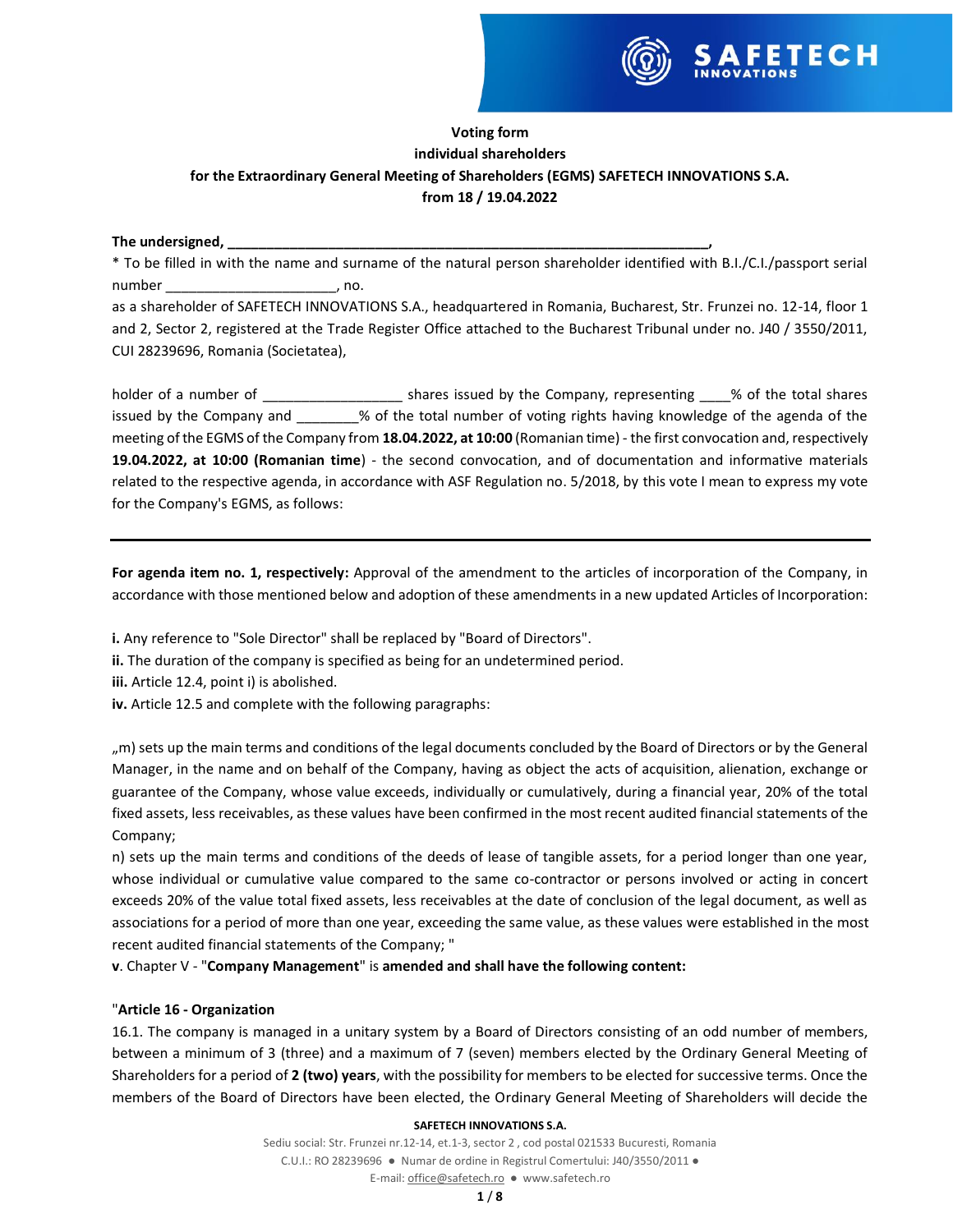

exact number of members of the Board of Directors. At least one of the members of the Board of Directors must be independent.

16.2. Most members of the Board of Directors are non-executive directors.

16.3. The administrators may be natural or legal persons, without limitation, in accordance with the legal provisions in force. The Board of Directors may set up advisory committees consisting of at least 2 members of the board and charged with conducting investigations and making recommendations to the board in areas such as auditing, remunerating directors, directors and staff or nominating candidates for various management positions. The committees shall report regularly to the Board on their work.

16.4. Candidates for the positions of members of the Board of Directors may be nominated by the shareholders regardless of their participation in the share capital or by the incumbent members of the Board of Directors.

16.5 The members of the Board of Directors will be insured for professional liability. The same obligation of insurance for professional liability has the persons appointed in the position of director of the Company.

16.6. The members of the Board of Directors exercise their attributions based on a mandate contract concluded between the Company and each of the members.

16.7. In the event of a vacancy, the Board of Directors shall appoint a temporary member for a term of office beginning on the date of his appointment and ending on the date on which the general meeting of shareholders decides to appoint a member to the Board of Directors. In this case, the remaining members of the Board of Directors will include on the agenda of the next ordinary general meeting of the Company the appointment of a member of the Board of Directors. If the number of existing members falls below 3 (three) at any time, the remaining members will urgently convene a general meeting which will have on its agenda the election of members of the Board of Directors to fill the vacancies.

16.8. The Chairman of the Board of Directors is elected by the Board of Directors, from among its members, by secret ballot. The Chairman of the Board of Directors may also be appointed General Manager of the Company.

16.9. The Chairman of the Board of Directors has the following attributions:

a) coordinates the activity of the Board of Directors and reports on it to the general meeting of shareholders;

b) supervises the functioning of the corporate bodies of the Company;

c) convenes the meetings of the Board of Directors, establishes the agenda, supervises the transmission of information in an appropriate manner to the members of the Board of Directors regarding the items included on the agenda of the meetings and chairs the meetings;

d) it is ensured that the meetings of the Board of Directors are carried out efficiently and effectively, the agenda of the meetings of the Board of Directors being duly respected;

e) maintains regular contact with the General Manager, maintaining a close and constructive professional relationship;

f) monitors the correct implementation of the decisions of the Board of Directors;

g) Chairs the meetings of the General Meeting of Shareholders;

h) leads the meetings of the Board of Directors with the shareholders and other key persons of the Company; i) any other attributions provided by law.

16.10. In case the President is temporarily unable to exercise his attributions, during the respective state of impossibility, the Board of Directors may entrust another administrator with the fulfillment of the function of president.

16.11. Persons who, according to this law, cannot be founders, nor can they be directors, directors or representatives of the Company, and if they have been elected, they are deprived of their rights.

16.12. at the date of adoption of this Articles of Association, the Board of Directors consists of [•] members, as follows: [name and identification data]

[name and identification data]

[name and identification data] - independent member

### **Article 17 - Functioning of the Board of Directors**

17.1. The Board of Directors meets in regular meetings, convened by the Chairman of the Board of Directors at least once

### **SAFETECH INNOVATIONS S.A.**

Sediu social: Str. Frunzei nr.12-14, et.1-3, sector 2 , cod postal 021533 Bucuresti, Romania C.U.I.: RO 28239696 ● Numar de ordine in Registrul Comertului: J40/3550/2011 ●

E-mail[: office@safetech.ro](mailto:office@safetech.ro) ● www.safetech.ro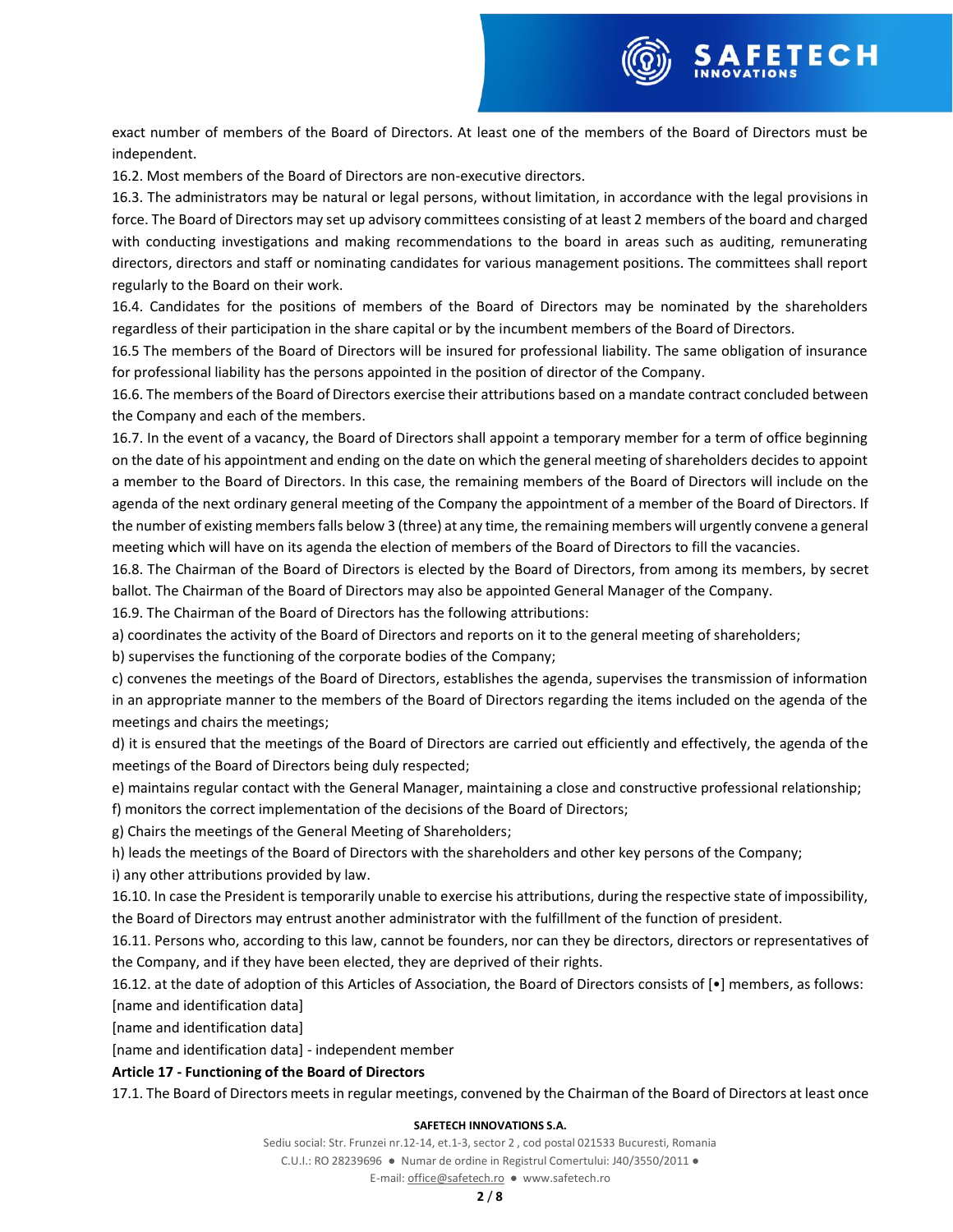

every 3 months. The convening of the meetings is sent to the members of the Board of Directors at least five (5) calendar days before the proposed date for a regular meeting.

17.2. If necessary, special meetings of the Board of Directors may be convened by the Chairman of the Board of Directors on his own initiative, as well as at the proposal of at least two (2) members of the Board of Directors or the General Manager, in each case with at least three calendar days before the date of the meeting.

17.3. In exceptional cases, justified by the urgency of the situation and by the interest of the Company, the decisions of the Board of Directors may be taken by unanimous written vote of the members, without the need for a meeting of the respective body.

17.4. The General Manager participates in the meetings of the Board of Directors, if convened, without having the right to vote, except for the directors who are also members of the Board of Directors. The Chairman of the Board of Directors may invite other persons, including the directors or the management of the branches, to attend the meetings of the Board of Directors, in whole or in part, depending on the agenda, without the right to vote. The Chairman of the Board of Directors may decide at any time that any person who is not a member of the Board of Directors shall leave the meeting of the Board of Directors.

17.5. The agenda of each meeting of the Board of Directors is established by the Chairman of the Board of Directors, after consultation with the General Manager and the members of the Board of Directors. If the meeting of the Board of Directors is convened at the request of at least 2 members of the Board of Directors or at the request of the General Manager, the respective members of the Board of Directors or the General Manager who have requested the meeting will propose the order of and will prepare and submit the materials related to each item proposed for the agenda.

17.6. The convening notice of the meetings of the Board of Directors must be sent in writing, by e-mail, fax, registered letter or by courier, in each case with acknowledgment of receipt and must include the date, time and place of the meeting, as well as the proposed agenda with relevant materials. and any other documents required for the meeting, in the first or second convocation. The meeting of the Board of Directors may be held at any time without notice, if all members of the Board of Directors are present (in person or through representation) or if those who are not present waive, in writing expressly, the requirement to receive the meeting notice.

17.7. The Board of Directors may hold meetings by:

a) the direct participation in the meeting of the members, personally or by representation, at the place provided in the convocation or at the agreed location of the meeting, both in case of a meeting meeting with the fulfillment of the convening formalities, and in case of a meeting meeting with waiver of formalities to convene;

b) the participation of the members in the meeting through the following means of distance communication: telephone or video conference, with the fulfillment of the technical conditions necessary to identify the participants, the effective participation of the members in the Board meeting and the retransmission of the deliberations continuously;

c) without the meeting of the Board of Directors, by correspondence, in exceptional cases, justified by the urgency of the situation and by the interest of the Company, by the unanimous vote expressed in writing of all the members of the Board of Directors. The urgent character is decided motivated by the chairman of the Board of Directors, and the arguments that justified the urgency are specified in the preamble of the decision adopted by correspondence. Decisions may not be taken by correspondence regarding the annual financial statements or the authorized capital.

17.8. The meeting of the Board of Directors is legally convened if at least three (3) members of the Board of Directors are present (personally or by representation), and the decisions within the Board of Directors are taken with the vote of the majority of members present (personally or by representation).

17.9. The members of the Board of Directors may be represented in the meetings of the Board of Directors only by other members of the Board of Directors, empowered by a special power of attorney. A present personal member may represent a single absent member.

17.10. A Minutes will be drawn up at each meeting, which will include the names of the participants, the agenda, the decisions taken and any separate opinion. The minutes shall be signed by the chairman of the meeting, by at least one

### **SAFETECH INNOVATIONS S.A.**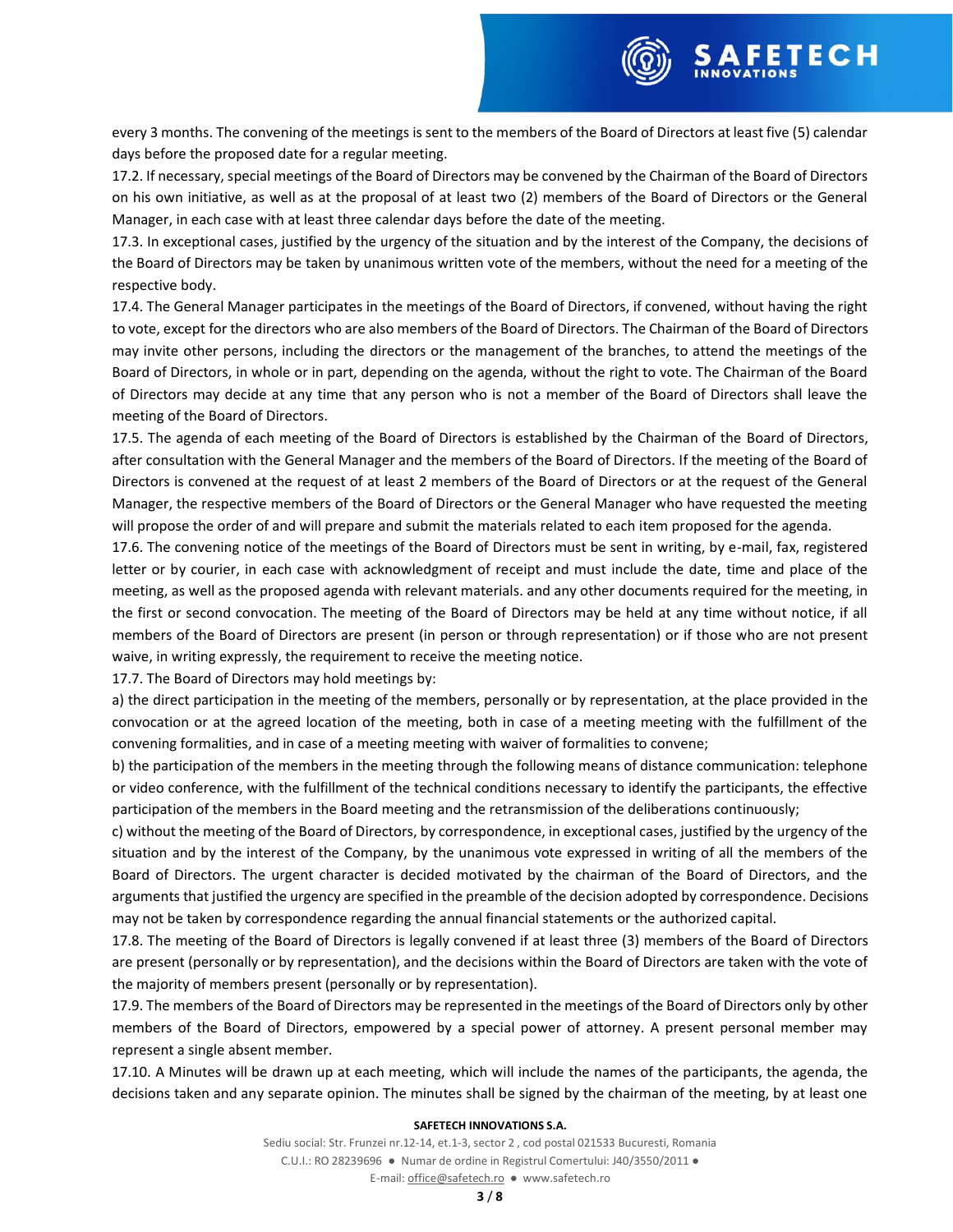

other director and by the secretary of the meeting.

## **Article 18 - Duties of the Board of Directors**

## **Art. 18 - Duties of the Board of Directors:**

18.1. The Board of Directors is responsible for fulfilling all the useful and necessary acts in order to achieve the object of activity of the Company, including regarding the administration of the eventual investments of the Company, except for the attributions that are by law assigned to the general meetings of shareholders.

18.2. The management of the Company is appointed, by the Board of Directors, to the General Manager of the Company. If the Board of Directors appoints other managers in addition to the General Manager, certain attributions may also be delegated to the respective directors. The General Manager is elected by the Board of Directors and can be elected both from the members of the Board of Directors and from outside them.

18.3. The Board of Directors has the following attributions that cannot be delegated to the General Manager and / or to other directors:

a) establishes the main directions of activity and development of the Company;

b) establishes the accounting policies and the financial control system and approves the financial planning;

c) appoints and dismisses the General Manager as well as, as the case may be, other managers, establishes their competencies and responsibilities as well as their remunerations within the limits approved by the general meeting of shareholders and approves the management contract to be concluded with them;

d) supervises the activity of the managers and represents the Company in the relations with the managers;

e) prepares the annual report, approves the individual / consolidated financial statements of the Company before submitting them to the approval of the general meeting;

f) draws up the business plan and the budget of revenues and expenses for the following year, organizes the general meetings of the shareholders and carries out the decisions adopted by the general meetings of the shareholders;

g) introduces the request to open the insolvency procedure against the Company;

h) fulfills the attributions delegated by the general meeting of shareholders;

i) approves the Regulation on the organization and functioning of the Board of Directors;

j) represents the Company in its relations with the General Manager and, as the case may be, the directors of the Company;

k) convenes the general meetings of the Company's shareholders.

l) approves significant transactions with related parties (i.e. any transfer of resources, services or obligations regardless of whether or not it involves the payment of a price, the individual or cumulative value of which represents more than 5% of the Company's net assets, according to the latest financial reports published by the Company);

m) Establishes the main terms and conditions of the legal acts concluded by the General Manager, in the name and on behalf of the Company, having as object the opening / closing of current accounts with banking or non-banking financial institutions, credit / loan contracts / accessing or closing any other banking and / or financing product of the Company from banking institutions, credit institutions and / or other banking or non-banking financial institutions whose value is between a minimum of **500,000 (five hundredths) Euro - a maximum of 2,000,000 (two million) Euro.**

n) Establishes, in compliance with art. 12.5 letter m) and n), the main terms and conditions of the legal acts concluded by the general manager, in the name and on behalf of the Company, having as object the guarantees granted by the Company, whose value is between minim**um 500,000 (five hundredths) Euro - maximum 2,000 .000 (two million) Euros**, including for guaranteeing the financial obligations resulting from the contracting of some loans, through movable mortgages on all the company's accounts, as they will be requested / agreed by the financiers, in order to grant the loans. for the conclusion of any additional acts of modification and / or supplementation of the credits existing or to be contracted.

18.4. If the Board of Directors finds that half of the share capital has been lost, it is obliged to convene an extraordinary

### **SAFETECH INNOVATIONS S.A.**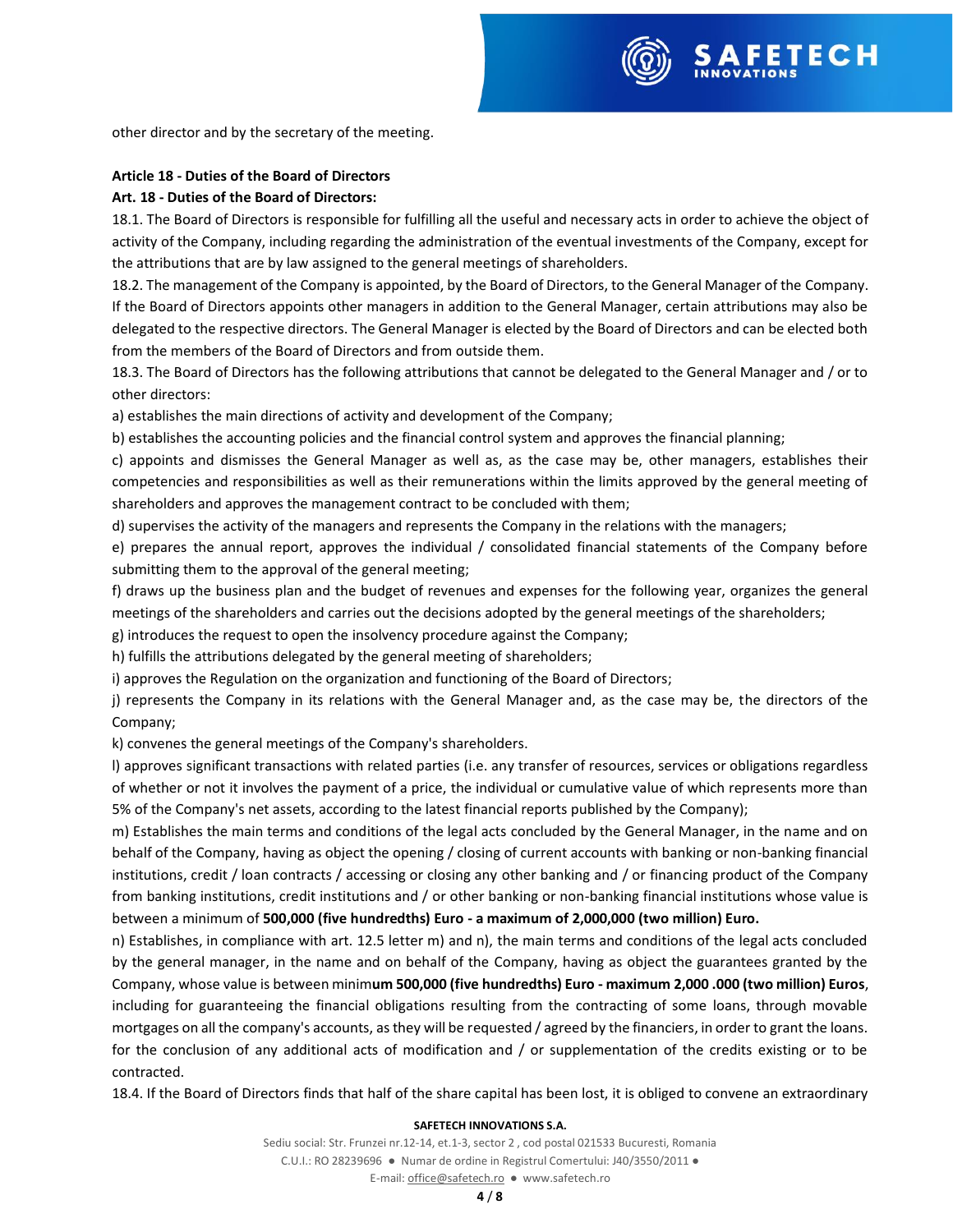

general meeting to decide on the reconstitution of the capital, its limitation to the remaining amount or the dissolution of the Company.

18.5. The members of the Board of Directors are obliged to make available to the shareholders and the financial auditor,

at their request, all the documents of the Company, for which the law or the constitutive act provides this obligation.

18.6. The directors are jointly and severally liable to the Company for:

a) the reality of the payments made by the shareholders;

b) the real existence of the dividends paid;

c) the existence of the registers required by law and their correct keep;

d) the exact fulfillment of the decisions of the general meetings;

e) the strict fulfillment of the duties that the law or the memorandum of association impose.

18.7. The members of the Board of Directors are jointly and severally liable with their immediate predecessors if, being aware of the irregularities committed by them, they do not communicate them to the financial auditor.

18.8. The members of the Board of Directors who have in a certain operation, directly or indirectly, interests contrary to the interests of the Company, must not take part in any deliberation regarding this operation. The same obligation is applicable to the member of the Board of Directors who, in a certain operation, knows that his / her spouse, relatives or relatives are interested up to and including the fourth degree.

18.9. The administrator who has not complied with the provisions of point 18.8 will be liable for the damages that have resulted for the Company.

18.10. The members of the Board of Directors are liable for the damages caused to the Company because of the nonexecution of their obligations or of their defective execution.

18.11. The Board of Directors may establish advisory committees that make recommendations to the Board of Directors.

# **Article 19 - Executive Management**

19.1. The Board of Directors delegates the management of the Company to the General Manager of the Company. If the Board of Directors appoints other directors in addition to the General Manager, certain attributions may be delegated to the respective directors.

19.2. The Board of Directors appoints the General Manager for a **period of 2 (two) years**, who will exercise the attributions and have the responsibilities specific to the position held.

19.3. The executive directors exercise their attributions based on a mandate contract concluded with the Company.

## **Article 20 – General Manager**

20.1. The General Manager is authorized, empowered and appointed to represent the Company in relations with third parties, with full powers and authority - always with respect and within the limits of the powers reserved exclusively to the Board of Directors and / or the general meeting - to perform any operations, pecuniary or non-pecuniary, as well as to engage the Company and to negotiate, approve, modify, sign, terminate and execute any kind of documents, regardless of their nature - commercial, civil, administrative, financial or any other nature - and regardless of contracts, conventions, protocols, memoranda, bilateral or multilateral agreements, additional documents, statements, requests or other documents regarding the Company's activity, except for matters reserved, according to law and / or the articles of incorporation, within the competence of the Board of Directors and / or general meeting of shareholders (for which the approval of the body is required and competent management)

20.2. The General Manager is responsible for the daily development of the Company's activity within the limits established by decision of the Board of Directors, by the provisions of the present constitutive act and by the applicable law.

20.3. The main attributions of the General Manager are the following:

a) represents and engages the Company in relation to third parties;

b) approves the operations of purchase and sale of goods;

### **SAFETECH INNOVATIONS S.A.**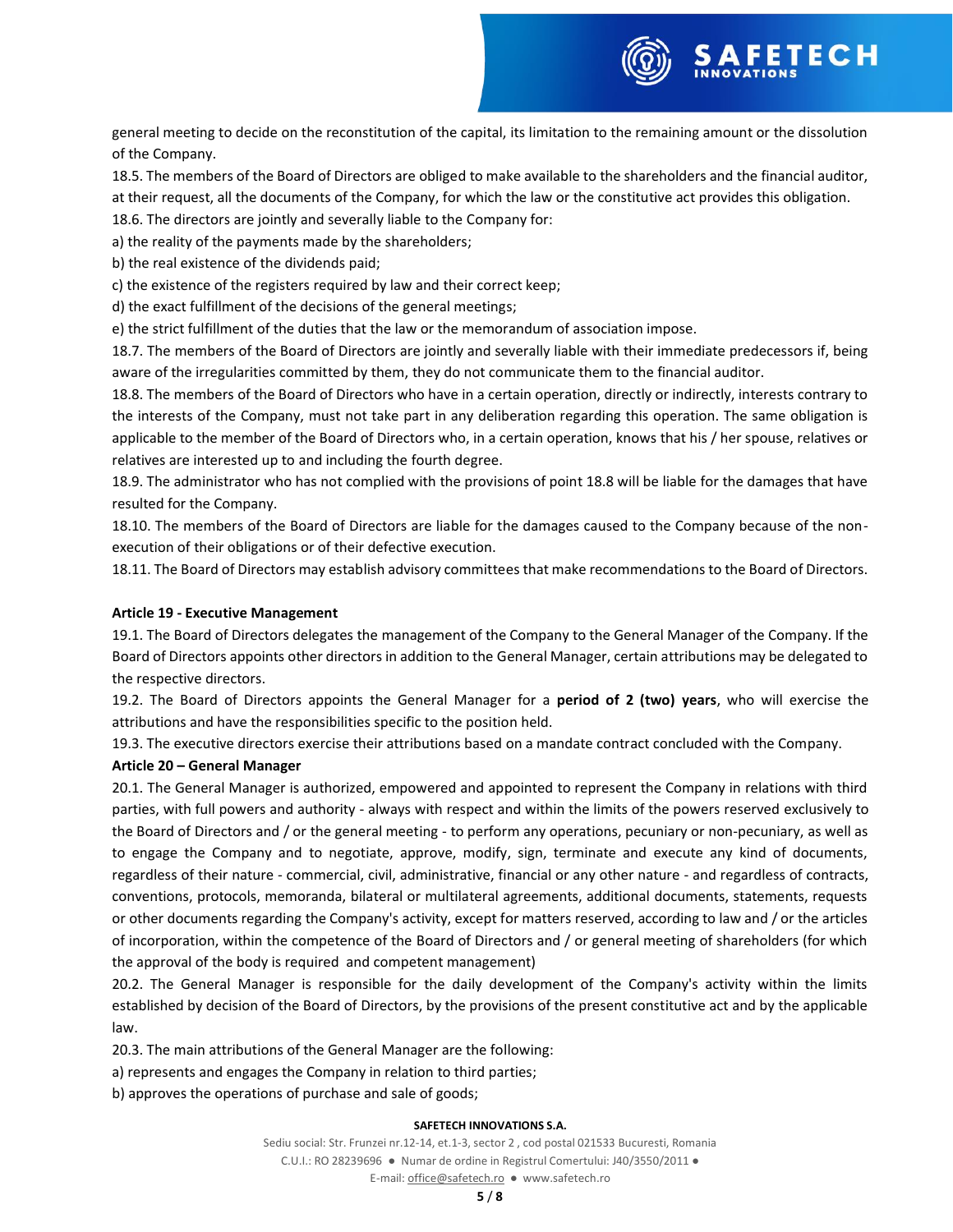

c) approves the acquisition, alienation, exchange or guarantee of assets from the category of fixed assets of the Company under the condition, in the cases provided by law and the articles of incorporation, with the prior approval of the main terms and conditions of the contract, by the extraordinary general meeting shareholders; (according to point 12.5 letter m) above);

d) approves the lease of tangible assets as well as the associations, provided, in the cases provided by law and the articles of association, the prior approval of the main terms and conditions of the contract by the extraordinary general meeting of shareholders (point 12.5 letter n) above;

e) decides the granting, modification, withdrawal of the signature right in the bank and establishes the limits regarding the signature right granted to third parties;

f) decides on the establishment or abolition of secondary offices: branches, agencies, representatives or other such units without legal personality;

g) decides, represents the Company with full powers, concludes and signs legal acts regarding operations with term deposits and certificates of deposit with commercial banks, investments, fund units of Open-End Investment Funds, direct or capital market operations, money market operations, government securities operations, derivative operations. h) decides, represents the Company with full powers, concludes and signs legal acts by which it commits the Company regarding the opening / closing of current accounts with banking or non-banking financial institutions, credit / loan contracts / accessing or closing any other banking product and / or financing of the Company from banking institutions, credit institutions and / or other banking or non-banking financial institutions whose value **does not exceed 500,000 (five hundredths) Euro**.

i) decides, represents the Company, concludes and signs legal documents regarding the guarantees granted by the Company, whose value does **not exceed 500,000 (five hundredths) Euro**, including for the guarantee by the Company of the financial obligations resulted as a result of contracting loans, by all the company's accounts, as they will be requested / approved by the financiers, in order to grant the loans.

j) adopts any other decisions regarding the current activity of the Company;

k) hires and dismisses the Company's staff;

l) performs the collection and payment operations, according to the granted competencies;

m) concludes any kind of commercial, civil contracts, for the realization of the object of activity of the Company, within the limits of the law and of the present constitutive act;

n) solves any other problems related to the operative management of the Company.

o) coordinates the managers including by establishing the priorities and the content of the actions to be fulfilled, in order to achieve the general objectives of the Company and those established by the Board of Directors for the directors. In this sense, the other directors report, upon request, to the General Manager regarding the fulfillment of their attributions regarding the management of the Company.

p) prepares proposals regarding the appointment and dismissal of the members of the boards of directors of the Company's branches;

q) represents the Company and votes on its behalf at the general meetings of the shareholders / associates of the Company's subsidiaries;

20.4. In order to carry out the adopted decisions, the General Manager may mandate a person from within the Company to represent the Company in order to negotiate and conclude legal acts. The mandate will be granted by written decision of the Director General and will include the mentions regarding its scope for each operation undertaken. The General Manager may delegate any of his duties on the basis of his written decision.

20.5. All persons who have a right to represent the Company in relation to third parties will be registered in the Trade Register.

20.6. In the relationship with third parties, the Company is represented and engaged by the signature of the General Manager - the sole signature.

#### **SAFETECH INNOVATIONS S.A.**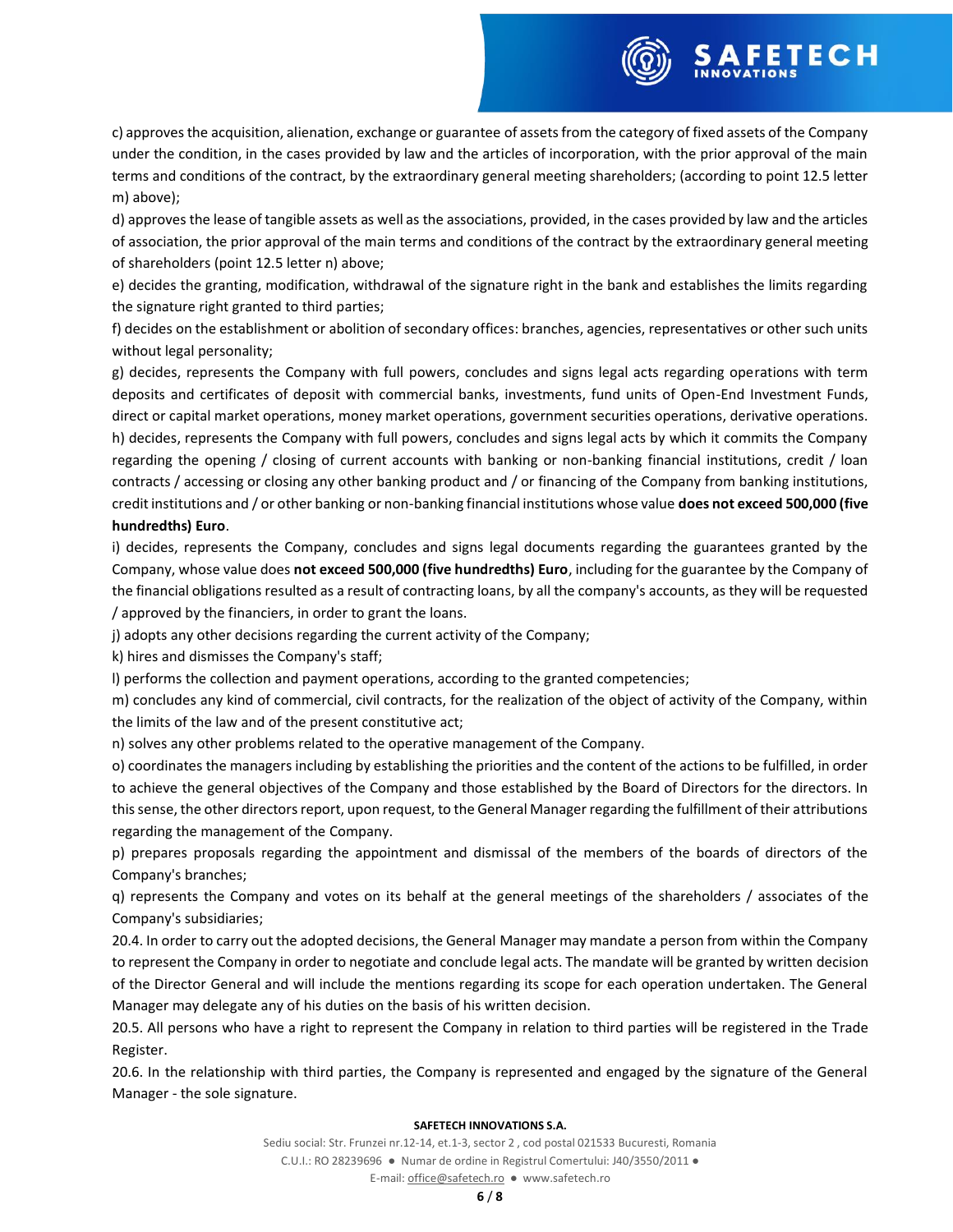

20.7. In case the Board of Directors appoints other directors, the Company is represented and employed by the unique signature of any director who has delegated attributions from the Board of Directors. Point 20.4 above applies to any director appointed by the Board of Directors.

20.8. The General Manager, as well as any other director appointed by the Board of Directors has the obligation to make available to the Board of Directors any document or information required by the Board of Directors related to the management of the Company.

20.9. The directors will periodically inform the members of the Board of Directors regarding the key issues related to the Company's business, corporate governance, management and regulatory issues.

| <b>FOR</b> | <b>AGAINST</b> | <b>ABSTENTION</b> |
|------------|----------------|-------------------|
|            |                |                   |

**For item no. 2 on the agenda, respectively:** Approval of the increase of the share capital of the Company with the amount of 9,975,000 lei (nine million nine hundred seventy-five thousand) lei, by issuing a number of **49,875,000 (forty-eight million eight hundred seventy-five thousand**) new shares with a nominal value of 0.2 lei / share for the benefit of all shareholders registered in the Register of Shareholders kept by the Central Depository on the registration date established by the EGMS.

The distribution of the newly issued shares will be made according to formula 3 (three) newly issued shares for each share held. The increase of the share capital will be achieved by using the following sources:

• partial capitalization of the issue premiums amounting to **RON 9,975,000** lei (nine million nine hundred and seventyfive thousand).

Consequently, the share capital of the Company will be increased **from RON 3,325,000, divided into 16,625,000 share**s, each with a nominal value of 0.2 Lei, to the amount of **RON 13,300,000, divided into 66,500,000** shares with a nominal value of **0.2 Lei.**

| FOR | <b>AGAINST</b> | <b>ABSTENTION</b> |
|-----|----------------|-------------------|
|     |                |                   |

**For item no. 3 on the agenda, respectively:** Approval, for the above capital increase operation, of the registration date (proposal: **09.06.2022**), of the ex-date date (proposal: **08.06.2022**) and of the payment date (proposal: **10.06.2022**)

| <b>FOR</b> | <b>AGAINST</b> | <b>ABSTENTION</b> |
|------------|----------------|-------------------|
|            |                |                   |

### **For item no. 4 on the agenda, respectively:**

Approval of the admission to trading of the Company's shares on the regulated market governed by the Bucharest Stock Exchange S.A. and the empowerment of the Board of Directors to take all necessary actions and formalities for this purpose.

| FOR | <b>AGAINST</b> | <b>ABSTENTION</b> |
|-----|----------------|-------------------|
|     |                |                   |

#### **SAFETECH INNOVATIONS S.A.**